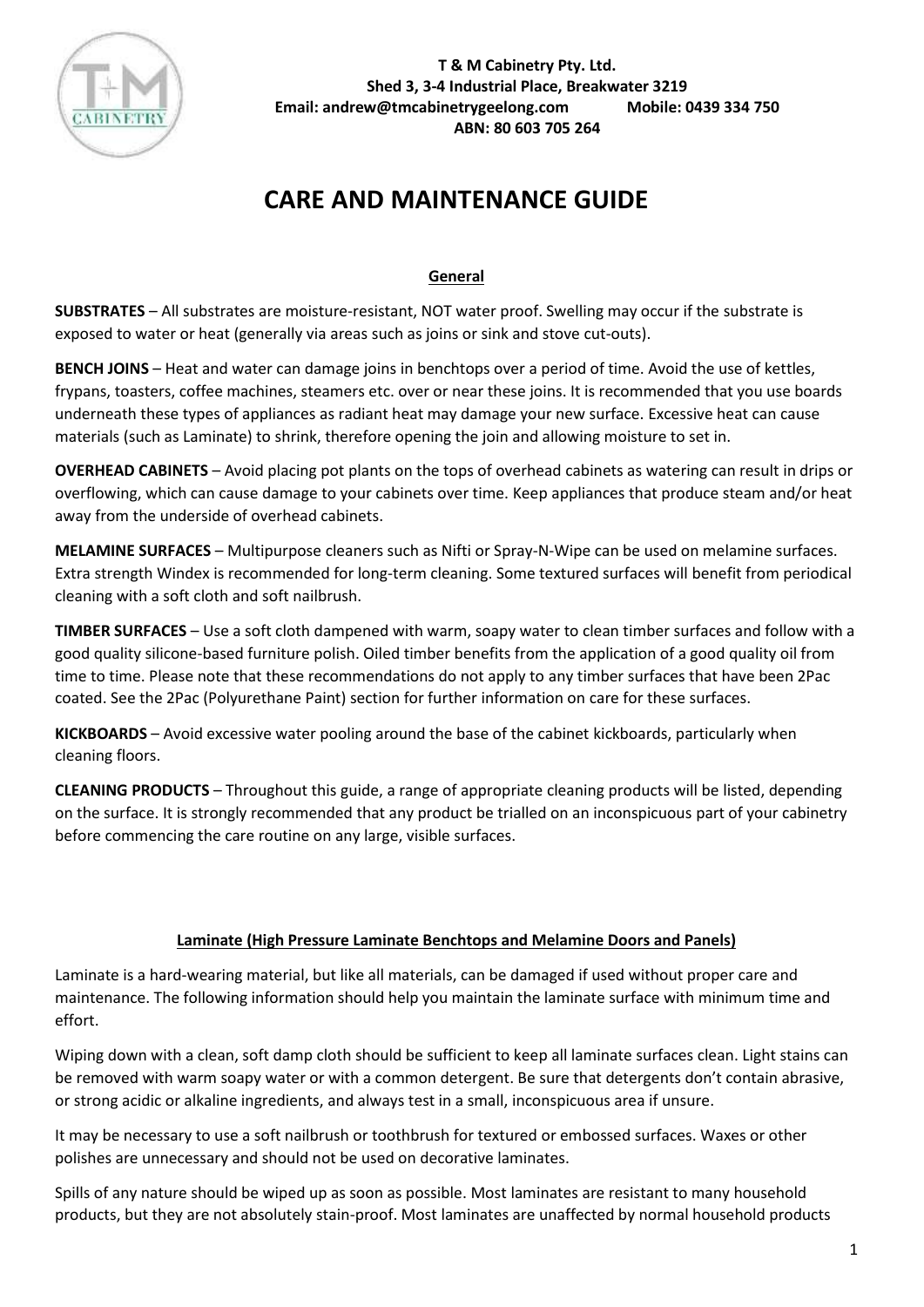

such as detergents, non-bleach washing powders, nail polish remover, petrol, methylated spirits, mineral turpentine, fly spray, grease and shoe polish. However, it is never a good idea to let these products linger on your surfaces for any extended period of time.

Stain Removal: Immediate attention must be paid to the following to avoid stains: tea, beetroot juice, fruit juice, berry juices, red wine, food and hair dye, ink, hypochlorite bleach, hydrogen peroxide in any form, mineral acids, caustic solutions, sodium bisulphate, potassium permanganate in any form, silver nitrate or silver fluoride solutions, gentian violet in any form, mild silver protein, laundry blue, dye or iodine solutions.

If stain damage does occur, endeavour to remove by either the normal cleaning method or by using appropriate, non-abrasive solvents. If the stain persists, use a very mild abrasive such as white toothpaste applied with a soft cloth or toothbrush. NEVER use a harsh abrasive cleaner or steel wool.

Stains such as residual lacquer, paints or adhesives can generally be cleaned without difficulty, particularly if the material has not been allowed to harden. Some special types of adhesives and paints harden chemically and become insoluble and infusible quite rapidly. These include cyanoacrylates, 'two pot' epoxy resins, acid-hardened urea and resorcinol glues. These products must be removed before setting takes place as they cannot be dissolved without affecting the laminate.

Common adhesives and paints can be removed with the following materials:

- 1. Alcohols (Methylated Spirits, Methanol)
- 2. Aromatics (Xylene, Petrol)
- 3. Aliphatics (Mineral Turpentine, Kerosene)
- 4. Oils (Mineral Oil, Vegetable Oils)
- 5. Ketones (Acetone, Nail Polish Remover)
- 6. Ether-Alcohols (Cellosolves, Carbitoles)
- 7. Paint Thinners (being a mixture of above)
- 8. Lacquer Thinners (without the addition of acid)

NOTE: Acidic-based paint strippers MUST NOT BE USED.

Groups 1, 2, 3, 4 and 7 can normally remove oil paints (if the stain is reasonably fresh). If ages, they can generally be removed by more aggressive solvents such as 5, 6 and 8.

Enamels generally require solvents from groups 2, 5, 6 and 8.

Contact adhesives (if not too old and cured) can be removed by 2, 4, 5 and 8.

Poly Vinyl Acetates (P.V.A. Adhesive types) can generally be removed with soap and water and solvent groups 1 and 3.

Paraffin wax residue from candles should be scraped off, taking care not to scratch the surface in the process. Any residue still present can be ironed out through blotting paper.

DANGER: Some of the above listed solvents are extremely flammable and vapour is harmful. Some important information:

- Keep away from heat sparks and open flame.
- Keep containers closed.
- Avoid prolonged breathing of vapour.
- Avoid prolonged or repeated contact with skin.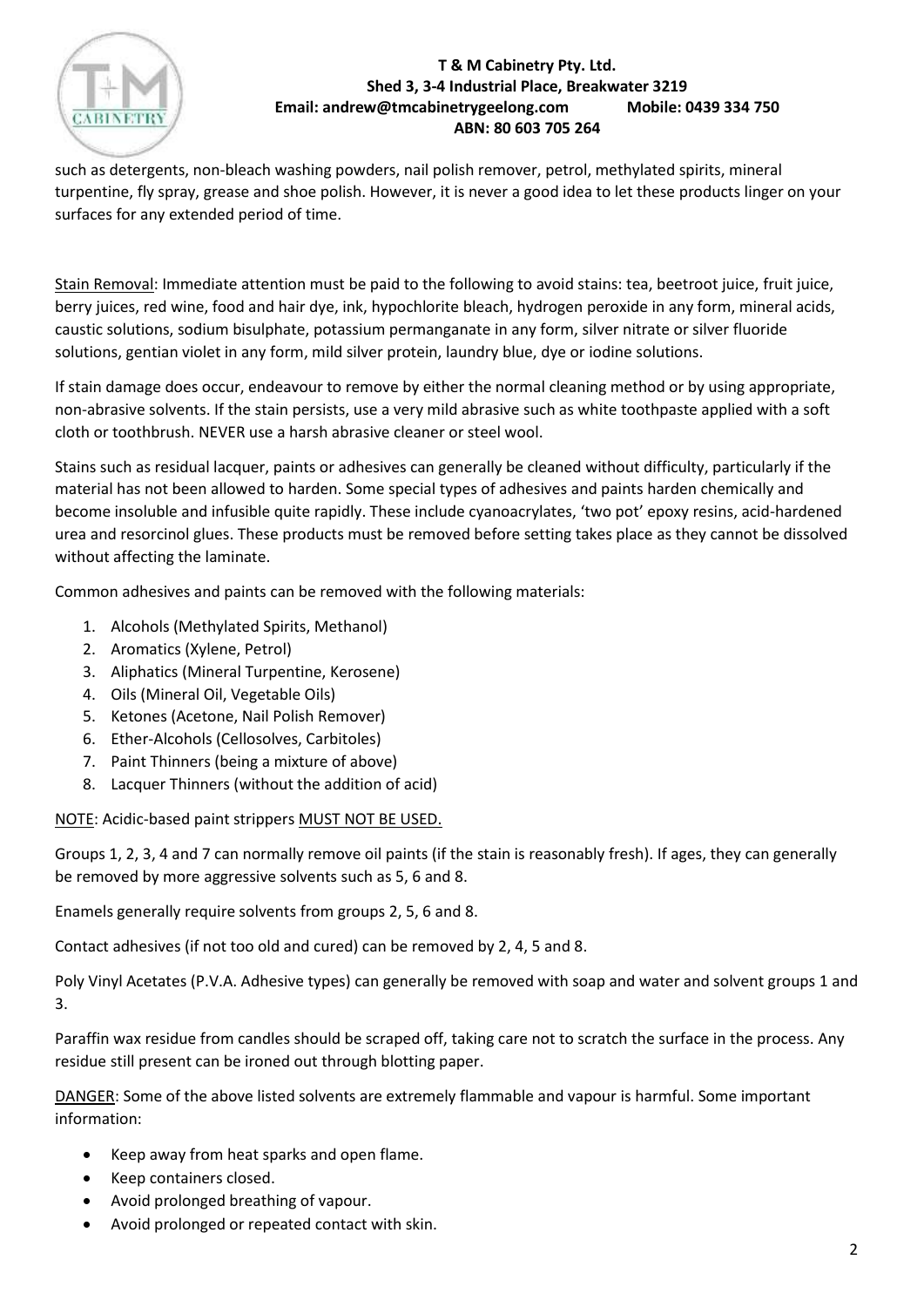

Use adequate ventilation.

Despite the above information, it is not recommended to use any solvent products on metallic laminate surfaces.

Chopping and cutting directly on the surface can damage the laminate. A cutting/chopping board should always be used. Sliding objects, unglazed pottery and plates and bowls that are unsealed underneath can cause scuffing on the surface. Fine scratches or scuff marks can often be removed by the application of a good quality car polish. A small, inconspicuous area should be trialled prior to full application. It is important to note that darker laminate colours will show scratches and scuffs more readily than lighter colours. In general, dark colours and high gloss surfaces require more care and maintenance that lighter colours and lower gloss.

Avoid placing any severe amounts of weigh onto your surfaces for long periods of time, particularly near sink or hotplate cut-outs, or overhangs.

Most laminates will withstand boiling water and temperatures of up to 150°C. However, we strongly recommend the use of a protective mat or board to prevent your surfaces from being scorched, damaged or the contact adhesives being reactivated.

Irons, kettles, frying pans, toasters, coffee machines, steamers, and pans or dished taken from the oven or stove may have a temperature in excess of 155°C. If by accidents a slight scorch mark appears, it may be possible to remove by applying a mild abrasive such as white toothpaste, and scrubbing gently with a soft toothbrush or cloth.

Should the damage be severe, replacement of the area would be the only satisfactory solution.

## **Vinyl Wrap (Thermo-Formed Doors and Panels)**

Vinyl wrap doors are low-maintenance and can be easily cleaned using warm soapy water and a soft cloth or sponge (a toothbrush may be useful for hard to reach areas). Always dry afterwards with a towel or dry cloth.

Stubborn stains and marks should be removed immediately by gently wiping the surface with Methylated Spirits.

Excessive heat, hot gases, steam and fumes caused by cooking appliances such as wall ovens, hotplates, toasters, kettles, electric frying pans and dishwashers can lead to delamination and discolouration of your vinyl wrap surfaces.

To avoid such occurrences, the following precautions should be taken:

- Regularly check the condition and function of the door seals around wall ovens and dishwashers so as to avoid heat and steam leakage.
- Never allow heat, hot gases and fumes produced by wall ovens to come into contact with cupboard doors and panels surrounding the wall oven. It is recommended that (if possible) the oven be installed with a rear ducted exhaust. In the case of a front panel exhaust, a heat deflector shield will need to be used.
- You should always operate the rangehood exhaust fan when using your benchtop hot plates.
- Avoid using appliances directly beneath overhead cabinetry, including toasters, kettles, electric frying pans and dishwashers.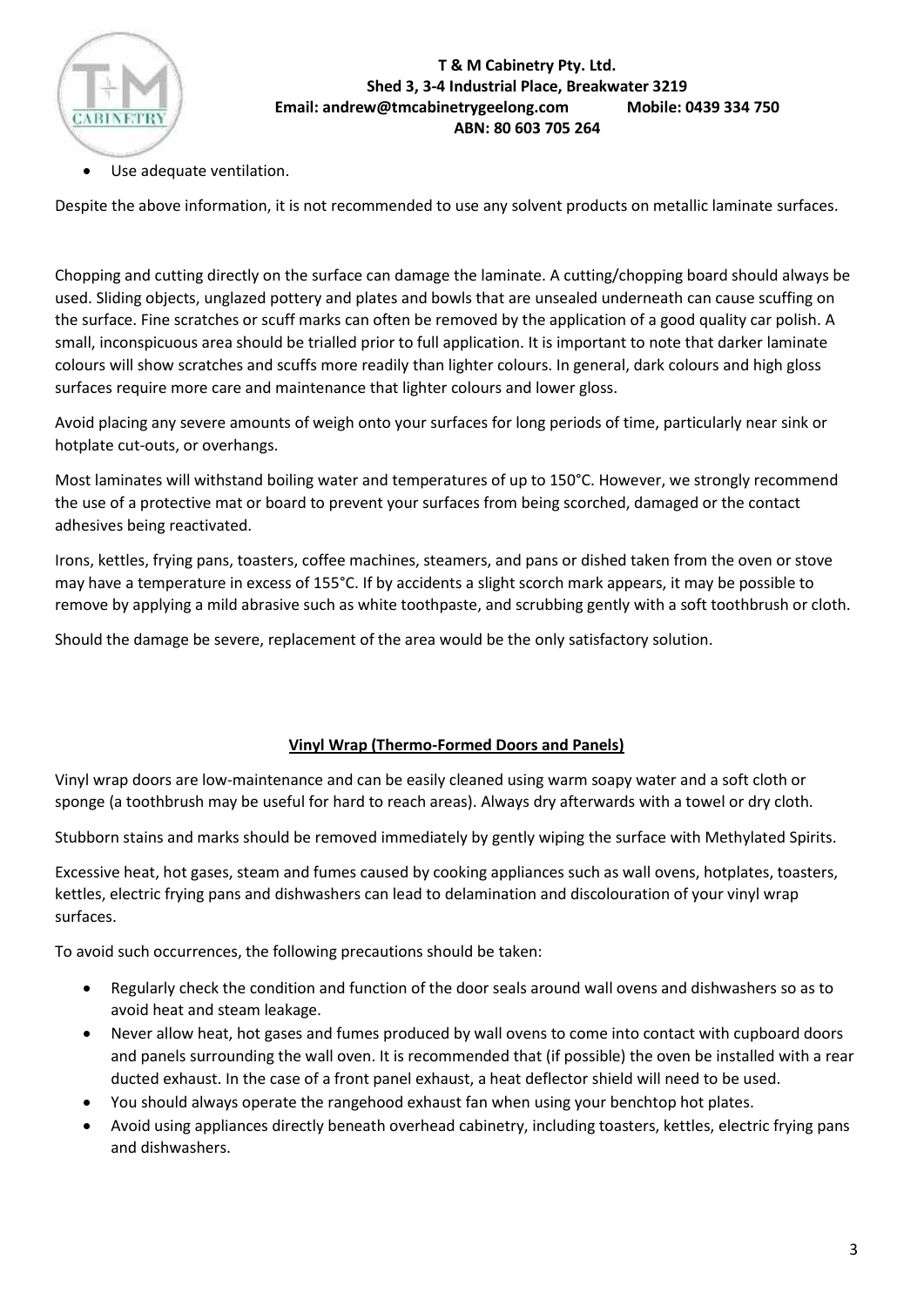

# **2Pac (Polyurethane Paint)**

2Pac can be a durable surface, but extra care should be taken to avoid scratching, chipping and staining, as this would result in entire panels needing to be removed, sanded and repainted off-site.

Use a clean, dry microfiber cloth to enhance gloss and remove fingerprints. This is the best option for frequent, light and chemical-free cleaning. Otherwise, a wipe over with a clean, soft damp cloth should usually be sufficient to keep the surface clean.

Soiled surfaces or light stains can be removed with warm soapy water (using a mild detergent) or with a spray and wipe multipurpose cleaning product, then wiped dry with a clean lint-free cloth. Noticeable wipe marks can be removed with a very light wipe down of Methylated spirits or glass cleaner. It is highly recommended to promptly wipe away spills or marks and not let them remain for long periods of time.

If you are concerned about the use of any particular product, it is a good idea to use it on a small, inconspicuous test area prior to application over the full surface. These cleaning products should never be left to 'soak' on the surface as staining can occur.

Never use abrasive cleaners that are strongly acidic or alkaline- or bleach-based. We also recommend you avoid using solvent-based cleaning products and those that contain silicone, as these products render surfaces unsuitable for recoating. Always remember to use gentle cloths and nothing abrasive like a scourer or steel wool.

Please note that the substrate material is MDF which is moisture resistant. Care should be taken to ensure that 2Pac painted doors and panels are not left wet or immersed in water, as potential movement in the substrate can cause irregularities in the paint finish. Avoid contact between hot items and your 2Pac surfaces, and regularly check the condition and function of seals around dishwashers and ovens so as to avoid heat and steam leakage, which will damage surfaces.

The information above also applies to Timber Veneer surfaces, which are 2Pac coated.

# **Solid Timber Surfaces**

Timber is a natural product, so colour and grain variation is considered natural and normal.

The nature of these products also means that surfaces will absorb moisture, expand and contract. Don't be alarmed if your timber doors move. Excessive heat may cause shrinkage. The moisture content in your doors will, with time, vary in response to changes in the relative humidity in the surrounding air. To help avoid this, utilise your rangehood whilst cooking, and open your doors and windows if you have evaporative air conditioning.

The UV rays in sunlight can discolour your timber surfaces. Red coloured timber will turn slightly brown, while light coloured timbers will gain a honey coloured appearance. There is no remedy for this occurring.

If you notice shrinkage, we suggest you test and apply a polish to the exposed timber area with a clean white rag. This should enhance and protect the timber surface.

To ensure that your surface finish remains in perfect condition, a polish should be applied at three-monthly intervals for the life of the product. Particular attention should be directed to the end grain areas of your doors, benchtops and panels.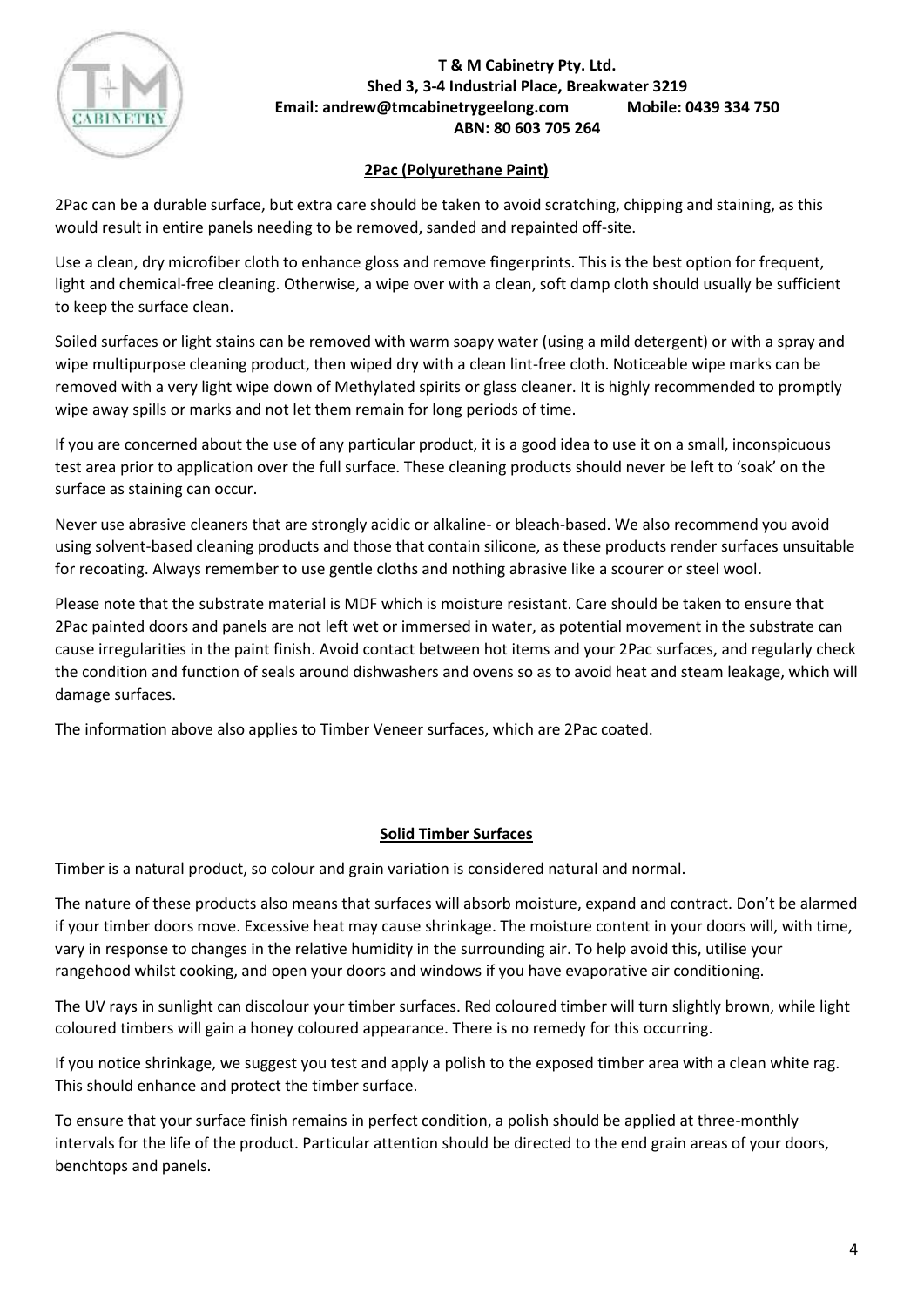

# **Solid Surface Products**

Solid surface benchtops can be kept clean using a sponge and warm soapy water. These benchtops are non-porous and most spills and stains simply wipe straight off. Unlike many other surfaces it is recommended that you use a foam pad with a gritty cleaner, like Ajax, every four to six weeks. This will enable you to remove small everyday scratches.

Even though small accidental scratches can be easily repaired, benchtops should not be used in place of a chopping board. Solid surface benchtops are more resistant to heat than most other benchtop materials, but hot pots, pans and dishes should still not be applied directly to the surface. Serious damage may occur if extreme localised heat is applied.

For stains like coffee, cordial, food colouring, beetroot, ink etc., use an abrasive, gritty cleaner such as Ajax and a sponge pad. Should this fail to remove the most stubborn stains and scratches, it may still be possible to repair, and it is recommended that you contact the supplier of your benchtop product.

# **Reconstituted Stone**

Engineered stone products have outstanding properties that ensure ease of maintenance and longevity. As with any surface, reconstituted stone can be permanently damaged by exposure to strong chemicals and solvents that undermine its physical properties. Furthermore, ink and dye based products will permanently mark, and as such should be avoided.

Most engineered stone benchtops can tolerate moderately hot temperatures for brief periods of time. Prolonged exposure will result in discolouring or other types of damage. It is recommended to avoid direct contact between very hot pots and the benchtop surface. Excessive localised heat may damage the surface or cause hairline cracks to appear. The use of an insulator or board may be necessary to use with cooking units such as electric frying pans, woks and kettles.

For everyday routine cleaning of reconstituted stone, most manufacturers recommend wiping the surface with a soft cloth and soapy water (mild detergent), or a quality 'spray and wipe' cleaner. For more excessive staining, please consult with the stonemason or supplier/manufacturer of the product. Reconstituted stone keeps its lustrous gloss and ultra-smooth surface without polishing. Avoid using abrasive cleaners to ensure that the surface's shine is not dulled. Specialised cleaning products may be available for your reconstituted stone benchtop, e.g. Caesarstone cleanser. If you require this, please

Substrates are always used to support your stone benchtops, however, in areas surrounding the cut-outs for your sink, stove etc., the stone surface area is greatly reduced, and therefore more vulnerable to accidental damage. Do not under any circumstances sit or stand on your stone bench tops – they are NOT unbreakable. If you believe your fabricated stone benchtop is faulty or damaged, please consult with the supplier/manufacturer of your stone.

## **Granite**

Granite is a hard but porous stone. Variations in colour, grain, structure and veining are to be expected. Small holes, pot marks, fine cracks, crystals and imperfections are common in many granite colours, and are unavoidable. Granite comes in varying slab sizes, and as such, joins in benchtops may be unavoidable.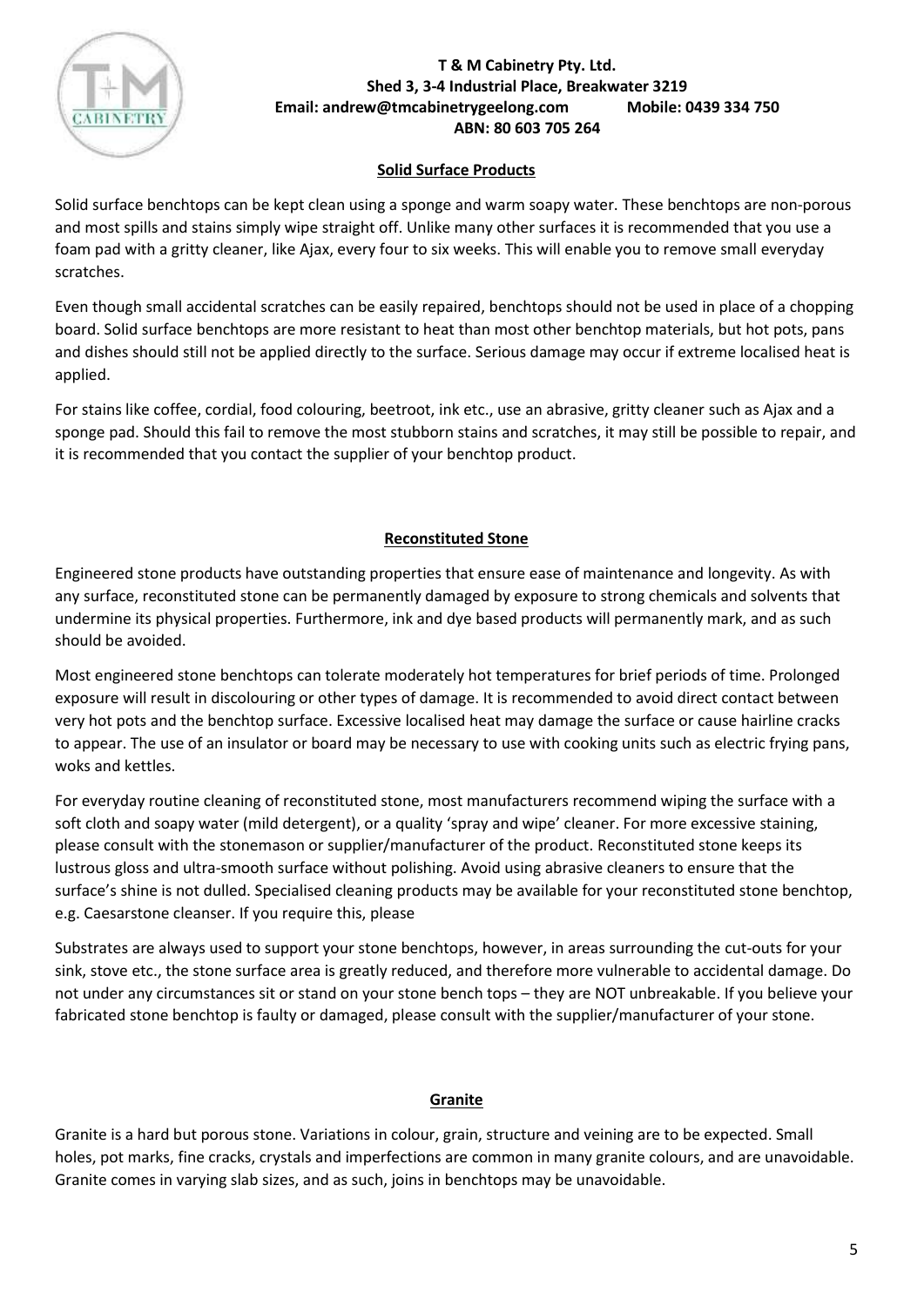

The benchtop surface can be safely cleaned with mild soap and warm water. Avoid any kind of cleaning products. To refresh a granite surface, clear car wax can be used.

Granite might stain if it comes in contact with many household items. It can scratch if it comes into contact with another stone, particularly granite and diamonds. Hot items (particularly hot oil) can cause granite to crack upon contact.

In the event of accidental damage or abuse by scratching or cracking, there is very little that can be done to rectify the surface.

# **Marble**

Marble is a soft porous stone. Variations in colour, grain, structure and veining are to be expected. Small holes, pockmarks, fine cracks and imperfections are common in many marble colours and are unavoidable. Marble comes in varying slab sizes, and as such, joins in benchtops may be unavoidable. Marble can be scratched and stained easily, and is not particularly durable when it comes into contact with almost any household item. It may crack if it comes into contact with hot materials, or is misused in any way.

Marble is best used in low-traffic or limited-use work areas. In cases where the surface has been stained, scratched or cracked, there is little chance of satisfactory rectification.

Mild soap and warm water should be used to keep a marble surface clean. Avoid any kind of chemical cleaning products. To refresh a marble surface, clear car wax can be used.

Specialised machinery operated by a qualified stonemason can be used for the removal of light scratches. Please contact the supplier/manufacturer of your stone product if you require this service.

## **Handles and Hinges**

The best method of care and maintenance of handles involves the use of non-abrasive, non-acidic cleaners that will not break down the protective coating. The safest method is a clean damp cloth to wipe away any dust or residue. Try to avoid storage of cleaners and other chemical products that may produce vapours nearby, as these may reduce the effectiveness of this coating.

## **FAULTS/CONCERNS**

Contact your cabinetmaker or building contractor as soon as you identify a possible fault in your cabinetry product.

When reporting your concern it may be of assistance to provide a photo to assist with identifying what, if any, rectification may be require, or whether the concern can be rectified by the owner.

We will rectify any omissions or defects in our work or materials, which become apparent within the period of 12 weeks from the date the work is completed.